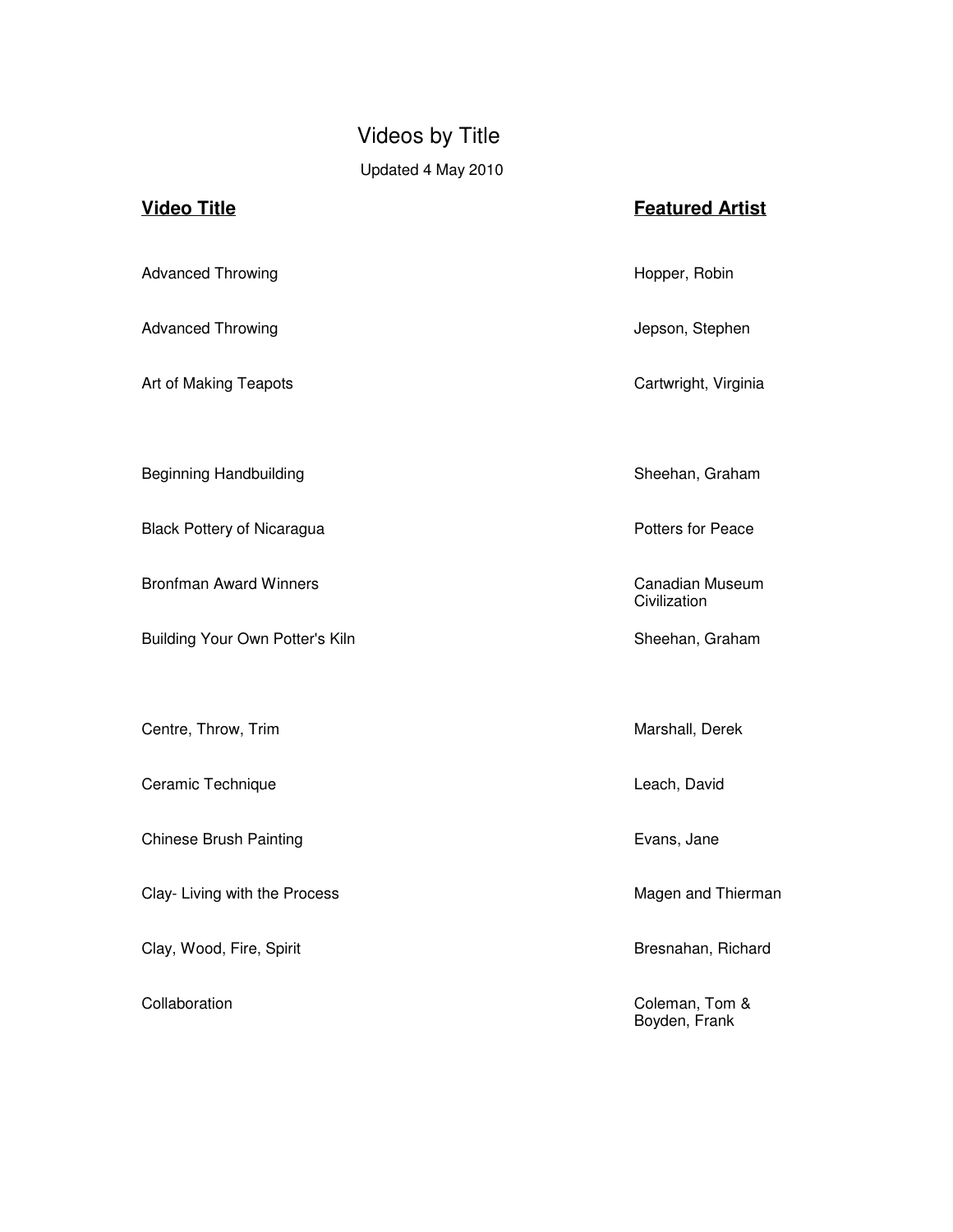| Dance of the Wheel                                        | Piker, Todd                |
|-----------------------------------------------------------|----------------------------|
| Daughters of the Anasazi                                  | Lewis, Lucy                |
| Deborah Barnes Pottery Course (two tapes)                 | Barnes, Deborah            |
| Diversity of Australian Ceramics                          | <b>Australian Ceramics</b> |
|                                                           |                            |
| Extrude It! - Volume 1                                    | Hendley, David             |
| Extrude It! - Volume 2                                    | Hendley, David             |
| Extrude It! - Volume 3                                    | Hendley, David             |
|                                                           |                            |
| Form and Function                                         | Hopper, Robin              |
| Form and Function Program #3 Spouts and Handles           | Hopper, Robin              |
| Form and Function Program #4 Pots for Eating and Drinking | Hopper, Robin              |
| Form and Function Program #5 Pots for Cooking and Serving | Hopper, Robin              |
| Four Hands, One Heart                                     | Scheier, Ed and Mary       |
| Fundamentals of Figurative Sculpture                      | Keenan, Pat                |
|                                                           |                            |
| Get a handle on IT!                                       | Clennell, Tony             |
| Gifts from the fire                                       | <b>Brother Thomas</b>      |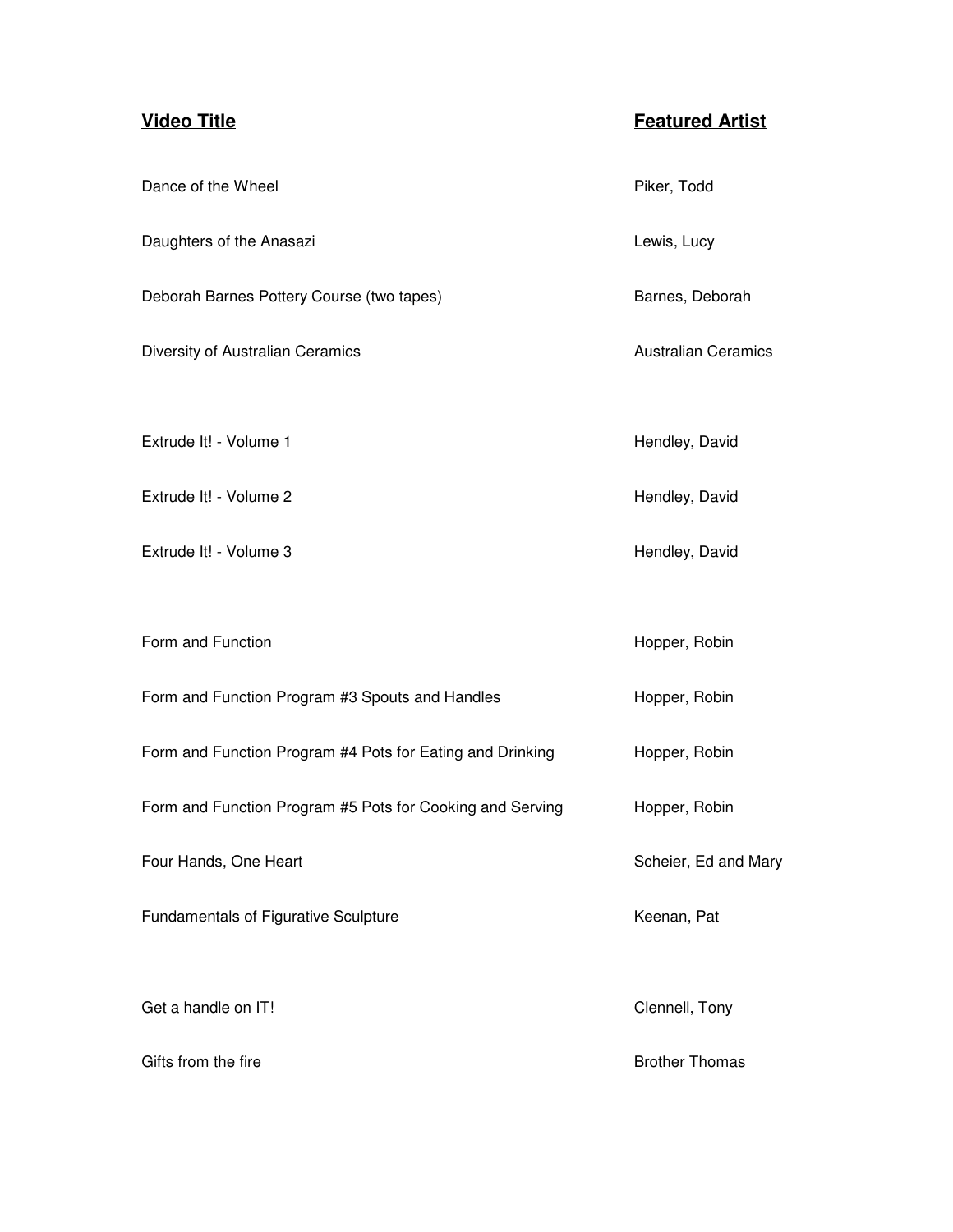Guatemalan Pottery **Pennis and State** Penn State Handbuilding with Mitch Lyons **Lyons** Lyons, Mitch Handmade Tiles: Volume 1 Giorgini, Frank Handmade Tiles: Volume 2 Giorgini, Frank Handmade Tiles: Volume 3 Giorgini, Frank Handmade Tiles: Volume 4 Giorgini, Frank Hot Damn! Pottree **Ellis**, Don and Brodnax, Randy How To Make Handmade Cane Handles **Communist Clennell**, Sheila How to Throw Large Pots **Accord 2018** Jepson, Stephen Imperial Tombs of China **Kultur** Kultur Inlaid Coloured Clay Cartwright, Virginia Kiln Building **Accord 2018** Stephen and Tennis and Tennis and Tennis and Tennis Accord 2019 Jepson, Stephen Language of Shapes **DeAnza College** 

Loading the Kiln **Community** Contact Community Contact Contact Contact Contact Contact Contact Contact Contact Contact Contact Contact Contact Contact Contact Contact Contact Contact Contact Contact Contact Contact Contact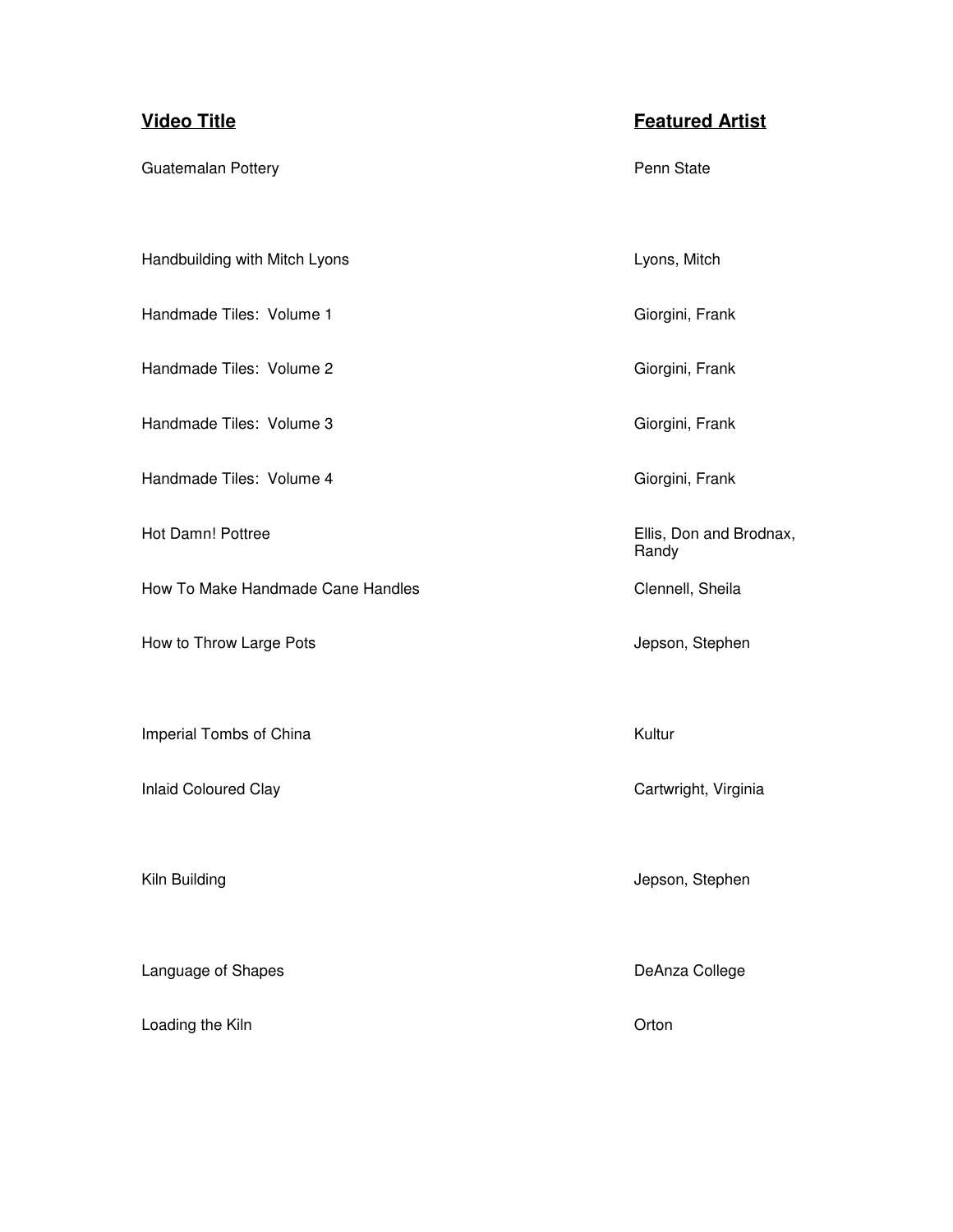| Making Marks Program #1 Introduction and Surface Removal | Hopper, Robin                         |
|----------------------------------------------------------|---------------------------------------|
| Making Marks Program #2 Marks of Addition and Impression | Hopper, Robin                         |
| Making Marks Program #3 Liquid and Coloured Clays        | Hopper, Robin                         |
| Making Marks Program #4 Pigments and Resists             | Hopper, Robin                         |
| Making Marks Program #5 Glazes and Glazing               | Hopper, Robin                         |
| Making Marks Program #6 Firing & Post-Firing Effects     | Hopper, Robin                         |
| Mama of Dada                                             | Wood, Beatrice                        |
| Marie Paquette / Veronika von Nostitz-Tait               | <b>TVOntario Panorama</b><br>Dec 2005 |
| Mold Making with Dave                                    | Badon, Dave                           |
|                                                          |                                       |
| On the Wheel with Nils Lou - tape #1                     | Lou, Nils                             |
| On the Wheel with Nils Lou - tape #2                     | Lou, Nils                             |
| On the Wheel with Nils Lou - tape #3                     | Lou, Nils                             |
|                                                          |                                       |
| Peeler Ceramic Art Films                                 | Peeler, Richard and Marj              |
| Piepenberg on Raku: Clay, Glazes, Tongs                  | Piepenberg, Robert                    |
| Piepenberg on Raku: Firing and Reduction                 | Piepenberg, Robert                    |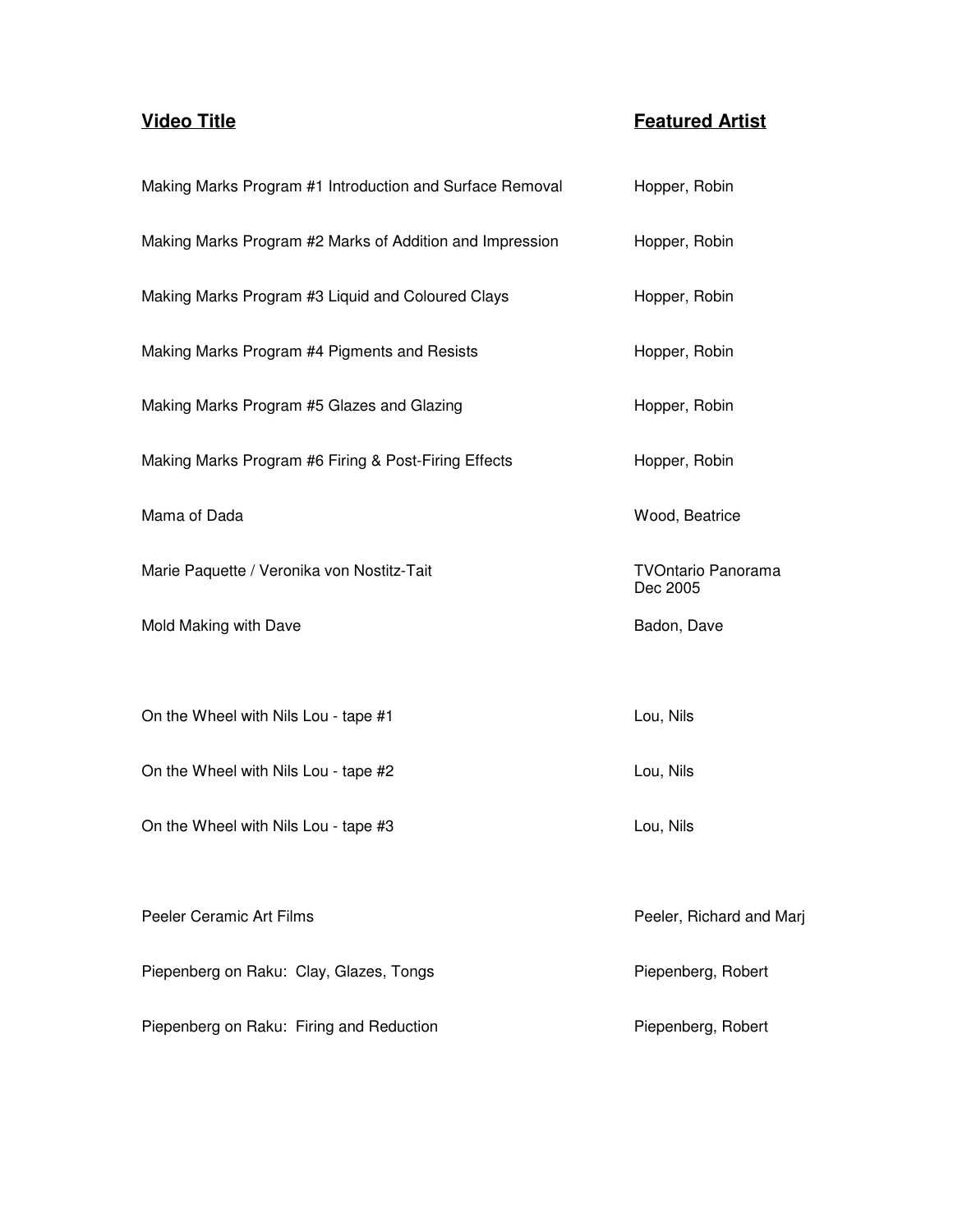| <b>Video Title</b>                         | <b>Featured Artist</b> |
|--------------------------------------------|------------------------|
| Piepenberg on Raku: Kiln Building          | Piepenberg, Robert     |
| Piepenberg on Smoke Firing                 | Piepenberg, Robert     |
| Potters At Work                            | Various                |
| Pottery Basics #2 Lids, Handles, Spouts    | Davis, Don             |
| <b>Pottery Decoration</b>                  | Shafer, Stephen        |
| Pottery Decoration: Traditional Techniques | Schafer, Tom           |
|                                            |                        |
| <b>Raku Ceramics</b>                       | Romberg, Jim           |
| Raku Workshop - tape #1                    | Powning, Peter         |
| Raku Workshop - tape #2                    | Powning, Peter         |
| Raku Workshop - tape #3                    | Powning, Peter         |
| <b>Regional Contact Interview</b>          | Umana, Rosario         |
|                                            |                        |
| Salt and Soda Firing Part 1                | Hutchens               |
| Salt and Soda Firing Part 2                | Hutchens               |
| Seduced by Colour- The New Maiolica        | Ostermann, Matthias    |
| Small Scale Photography                    | Lewton-Brain, Charles  |
| Soft Slab Technique                        | Wilson, Lana           |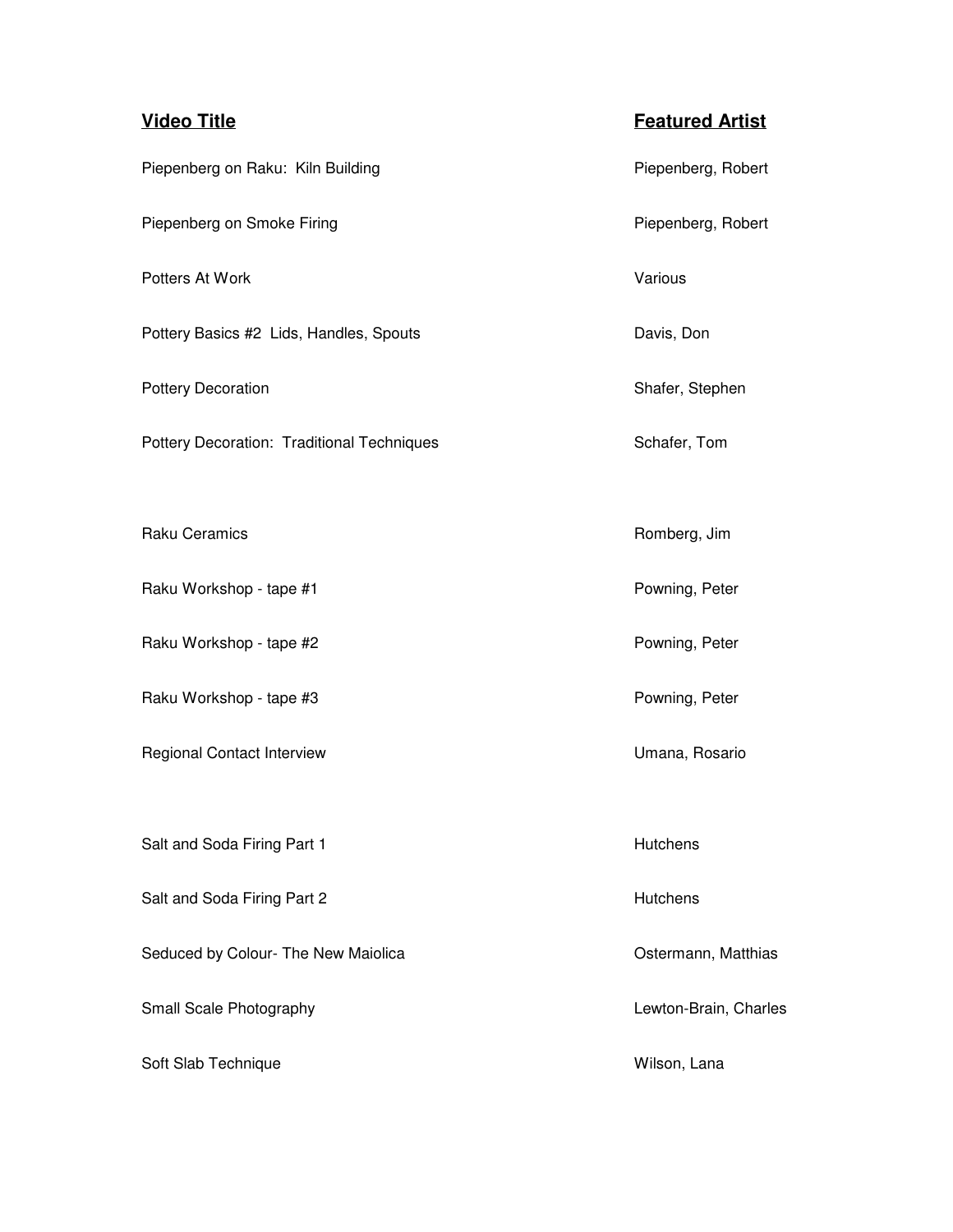| Taking the Macho out of Bigware              | Clennell, Tony   |
|----------------------------------------------|------------------|
| The Art of Sculpting, Volume 1               | Faraut, Philippe |
| The Art of Sculpting, Volume 2               | Faraut, Philippe |
| The Art of Sculpting, Volume 3               | Faraut, Philippe |
| The Art of the Potter                        | Leach, Bernard   |
| The Courage to Explore                       | Soldner, Paul    |
| The Functional Pot: Tips, Tools & Techniques | van Gilder, Bill |
| The Leach Pottery                            | Leach, Bernard   |
| The Rice Bowl                                | Couture, Julien  |
| Thinking Out Loud                            | Woodman, Betty   |
| <b>Throwing Curves</b>                       | Zeisel, Eva      |
| <b>Tozan Master</b>                          | Tozan            |
| <b>Traditional Thai Pottery</b>              | Katz, Louis      |
| Two Day Workshop & 34 Pots from 1970 - 2004  | Turner, Tom      |
|                                              |                  |
| Variations on Raku                           | Hutchens         |
| <b>Vessels for Victory</b>                   | Long, Matt       |